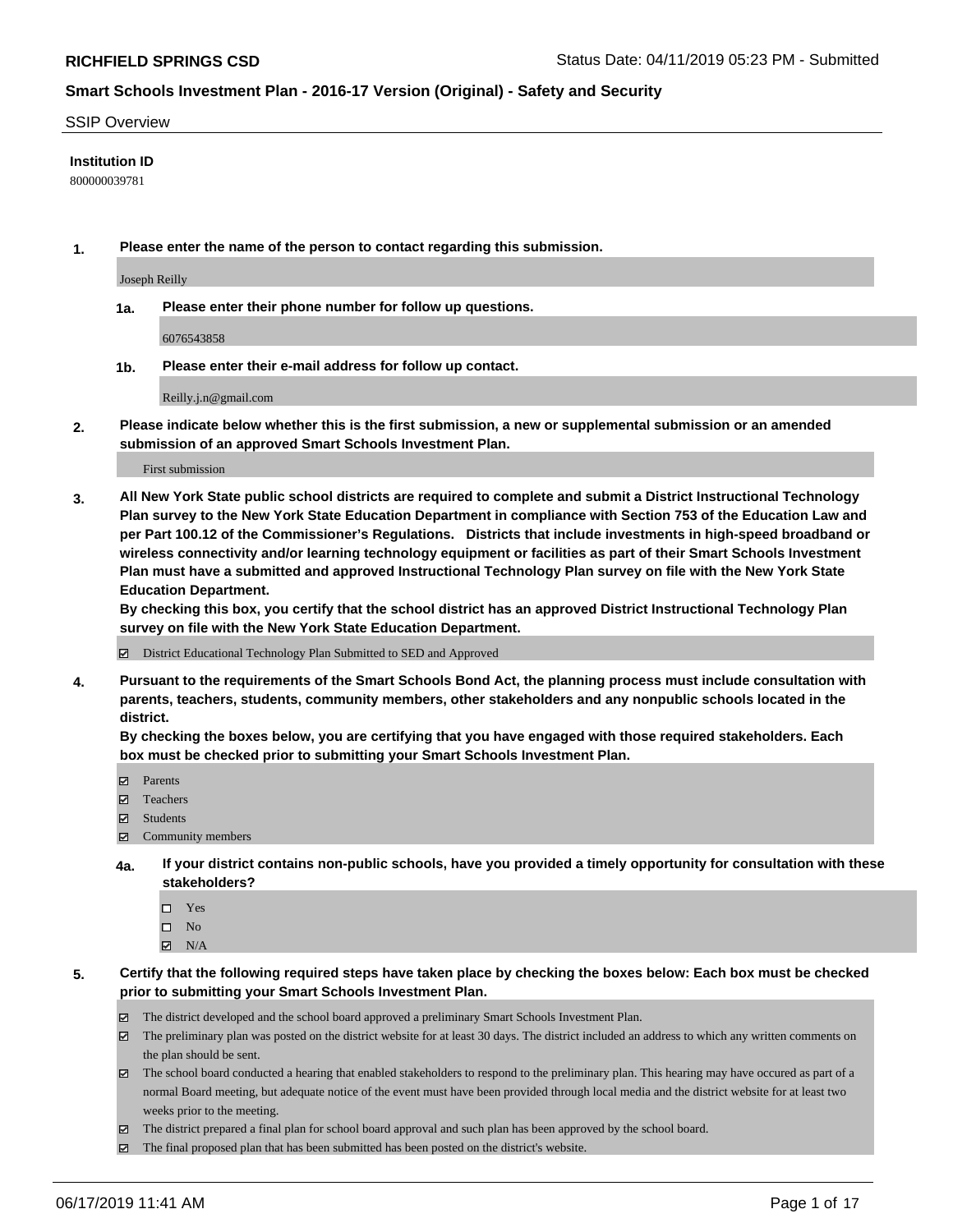SSIP Overview

**5a. Please upload the proposed Smart Schools Investment Plan (SSIP) that was posted on the district's website, along with any supporting materials. Note that this should be different than your recently submitted Educational Technology Survey. The Final SSIP, as approved by the School Board, should also be posted on the website and remain there during the course of the projects contained therein.**

RIchfield Springs .pdf

**5b. Enter the webpage address where the final Smart Schools Investment Plan is posted. The Plan should remain posted for the life of the included projects.**

https://www.richfieldcsd.org/domain/227

**6. Please enter an estimate of the total number of students and staff that will benefit from this Smart Schools Investment Plan based on the cumulative projects submitted to date.**

494

**7. An LEA/School District may partner with one or more other LEA/School Districts to form a consortium to pool Smart Schools Bond Act funds for a project that meets all other Smart School Bond Act requirements. Each school district participating in the consortium will need to file an approved Smart Schools Investment Plan for the project and submit a signed Memorandum of Understanding that sets forth the details of the consortium including the roles of each respective district.**

 $\Box$  The district plans to participate in a consortium to partner with other school district(s) to implement a Smart Schools project.

#### **8. Please enter the name and 6-digit SED Code for each LEA/School District participating in the Consortium.**

| Partner LEA/District | <b>ISED BEDS Code</b> |
|----------------------|-----------------------|
| (No Response)        | (No Response)         |

#### **9. Please upload a signed Memorandum of Understanding with all of the participating Consortium partners.**

(No Response)

**10. Your district's Smart Schools Bond Act Allocation is:**

\$587,638

**11. Enter the budget sub-allocations by category that you are submitting for approval at this time. If you are not budgeting SSBA funds for a category, please enter 0 (zero.) If the value entered is \$0, you will not be required to complete that survey question.**

|                                       | Sub-<br>Allocations |
|---------------------------------------|---------------------|
| <b>School Connectivity</b>            | 199,376             |
| Connectivity Projects for Communities | $\overline{0}$      |
| <b>Classroom Technology</b>           | 0                   |
| Pre-Kindergarten Classrooms           | 0                   |
| Replace Transportable Classrooms      | $\Omega$            |
| High-Tech Security Features           | 86,676              |
| Totals:                               | 286,052             |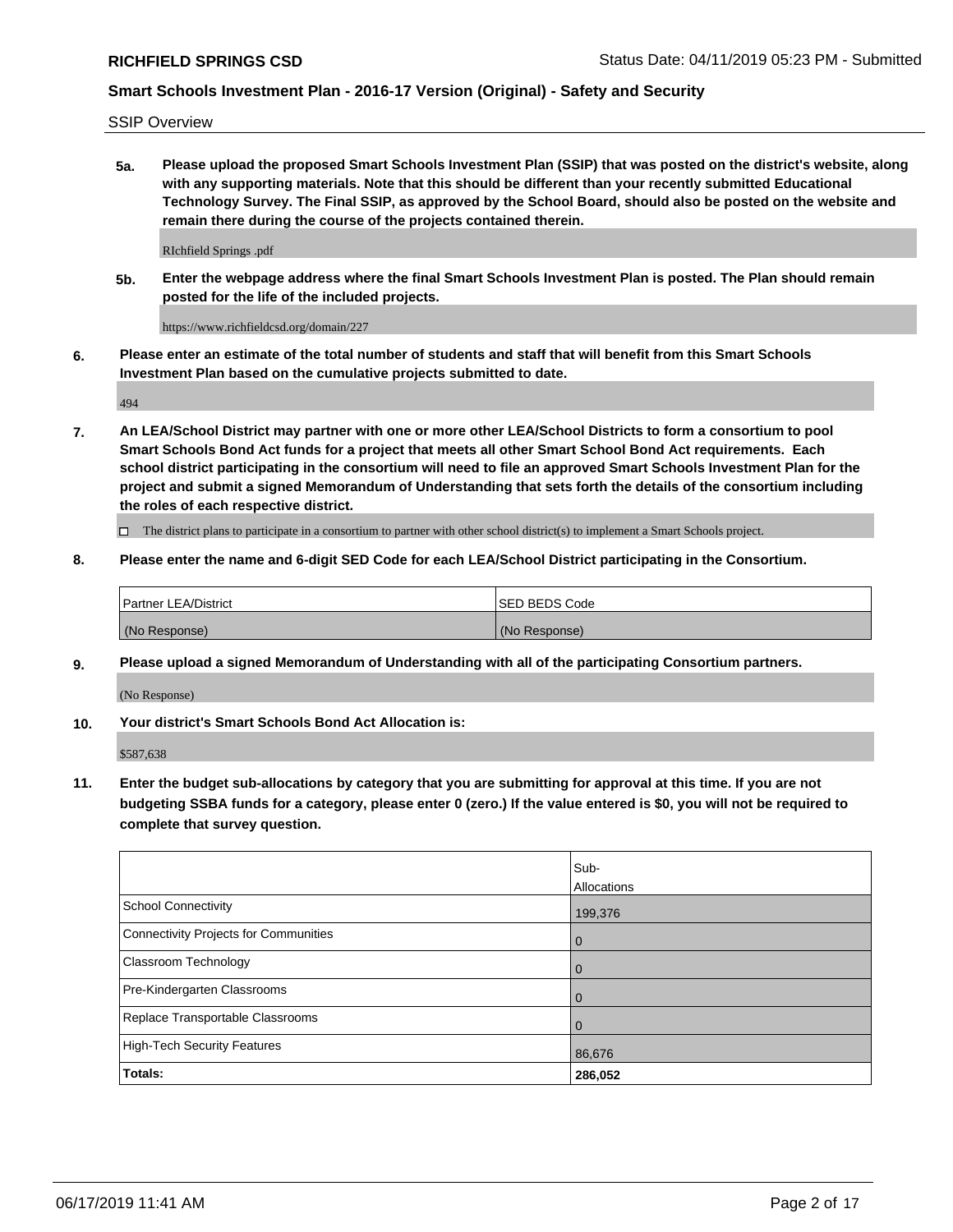School Connectivity

- **1. In order for students and faculty to receive the maximum benefit from the technology made available under the Smart Schools Bond Act, their school buildings must possess sufficient connectivity infrastructure to ensure that devices can be used during the school day. Smart Schools Investment Plans must demonstrate that:**
	- **• sufficient infrastructure that meets the Federal Communications Commission's 100 Mbps per 1,000 students standard currently exists in the buildings where new devices will be deployed, or**
	- **• is a planned use of a portion of Smart Schools Bond Act funds, or**
	- **• is under development through another funding source.**

**Smart Schools Bond Act funds used for technology infrastructure or classroom technology investments must increase the number of school buildings that meet or exceed the minimum speed standard of 100 Mbps per 1,000 students and staff within 12 months. This standard may be met on either a contracted 24/7 firm service or a "burstable" capability. If the standard is met under the burstable criteria, it must be:**

**1. Specifically codified in a service contract with a provider, and**

**2. Guaranteed to be available to all students and devices as needed, particularly during periods of high demand, such as computer-based testing (CBT) periods.**

#### **Please describe how your district already meets or is planning to meet this standard within 12 months of plan submission.**

Richfield Central School subscribes to broadband services through the Madison Oneida Regional Information Service. They currently operate at 1 gig of throughput that exceeds this standard.

- **1a. If a district believes that it will be impossible to meet this standard within 12 months, it may apply for a waiver of this requirement, as described on the Smart Schools website. The waiver must be filed and approved by SED prior to submitting this survey.**
	- $\Box$  By checking this box, you are certifying that the school district has an approved waiver of this requirement on file with the New York State Education Department.

#### **2. Connectivity Speed Calculator (Required)**

|                         | l Number of<br><b>Students</b> | Multiply by<br>100 Kbps | Divide by 1000 Current Speed<br>to Convert to<br>Reauired<br>Speed in Mb | l in Mb | <b>Expected</b><br>Speed to be<br>Attained Within   Required<br>12 Months | Expected Date<br>When<br>Speed Will be<br>Met |
|-------------------------|--------------------------------|-------------------------|--------------------------------------------------------------------------|---------|---------------------------------------------------------------------------|-----------------------------------------------|
| <b>Calculated Speed</b> | 463                            | 46.300                  | 46.3                                                                     | 1000    | 1000                                                                      | <b>Currently Met</b>                          |

## **3. Describe how you intend to use Smart Schools Bond Act funds for high-speed broadband and/or wireless connectivity projects in school buildings.**

Richfield Cental School District has been an early adopter of using technology in the classrooms. They were one of the very first districts to adopt a one-to-one instructional model at the secondary level and continue to expand at the primary level. They have a pervasive or saturation model for access points to support this learning model, and with the 1 gig broadband capacity they have adequate access to the cloud. To complete a seamless high speed link to the "cloud" the switch and fiber infrastructure needs to be upgraded to 10 Gig POE. This will maximize their through put and reduce any latency on student work.

## **4. Describe the linkage between the district's District Instructional Technology Plan and the proposed projects. (There should be a link between your response to this question and your response to Question 1 in Part E. Curriculum and Instruction "What are the district's plans to use digital connectivity and technology to improve teaching and learning?)**

The district's technology plan identifies a one-to-one learning environment as a key part of the growth of the district. Supporting this initiative is the number 1 goal of the technology planning of the district. The district is proposing to upgrade their physical infrastructure including the network switches, wireless access points, fiber backbone, and Cat 6a to the wireless access points.

The upgrade will support the expansion of student one to one devices including chrome books and laptops that will be purchased through BOCES Incremental Purchases.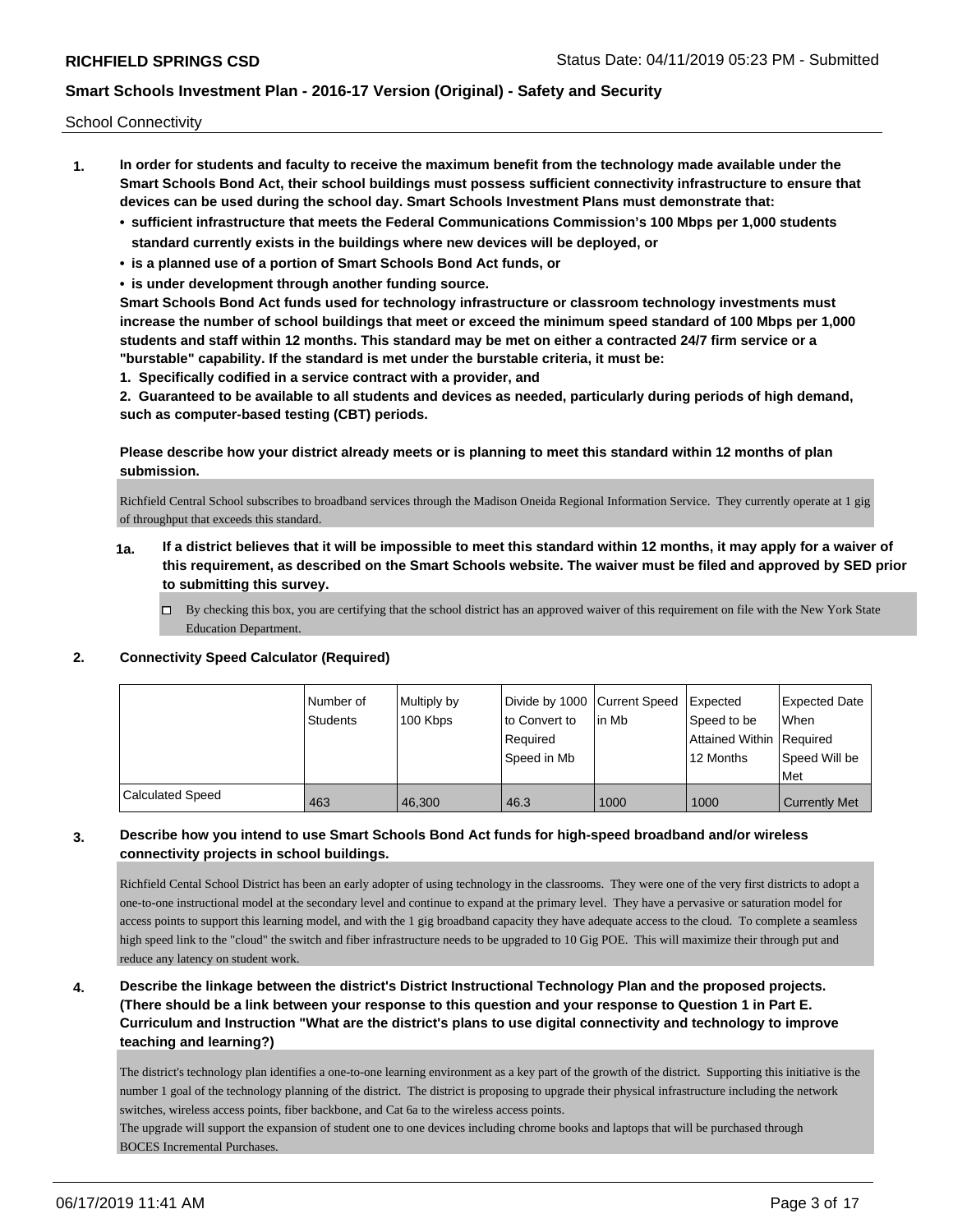School Connectivity

**5. If the district wishes to have students and staff access the Internet from wireless devices within the school building, or in close proximity to it, it must first ensure that it has a robust Wi-Fi network in place that has sufficient bandwidth to meet user demand.**

**Please describe how you have quantified this demand and how you plan to meet this demand.**

Richfield Springs network specialists have worked with the planning specialists from Madison Oneida Regional Information center to review the existing infrastructure and the demands on that equipment. After considering the one-to-one initiative and the demands on the system by the expansion of POE devices such as security devices and emergency communication equipment, upgrading the switches and fiber infrastructure was quickly identified as a priority for a strong and reliable infrastructure.

**6. As indicated on Page 5 of the guidance, the Office of Facilities Planning will have to conduct a preliminary review of all capital projects, including connectivity projects.**

**Please indicate on a separate row each project number given to you by the Office of Facilities Planning.**

| <b>Project Number</b> |  |
|-----------------------|--|
| 47-20-01-04-7-999-BA1 |  |

**7. Certain high-tech security and connectivity infrastructure projects may be eligible for an expedited review process as determined by the Office of Facilities Planning.**

**Was your project deemed eligible for streamlined review?**

Yes

**7a. Districts that choose the Streamlined Review Process will be required to certify that they have reviewed all installations with their licensed architect or engineer of record and provide that person's name and license number. The licensed professional must review the products and proposed method of installation prior to implementation and review the work during and after completion in order to affirm that the work was codecompliant, if requested.**

 $\boxdot$  I certify that I have reviewed all installations with a licensed architect or engineer of record.

**8. Include the name and license number of the architect or engineer of record.**

| Name           | License Number |
|----------------|----------------|
| Jason Benedict | 312111         |

**9. If you are submitting an allocation for School Connectivity complete this table.**

**Note that the calculated Total at the bottom of the table must equal the Total allocation for this category that you entered in the SSIP Overview overall budget.** 

|                                            | Sub-           |
|--------------------------------------------|----------------|
|                                            | Allocation     |
| Network/Access Costs                       | 76,605         |
| <b>Outside Plant Costs</b>                 | $\overline{0}$ |
| School Internal Connections and Components | 96,896         |
| <b>Professional Services</b>               | 25,875         |
| Testing                                    | l 0            |
| Other Upfront Costs                        | $\Omega$       |
| <b>Other Costs</b>                         | $\overline{0}$ |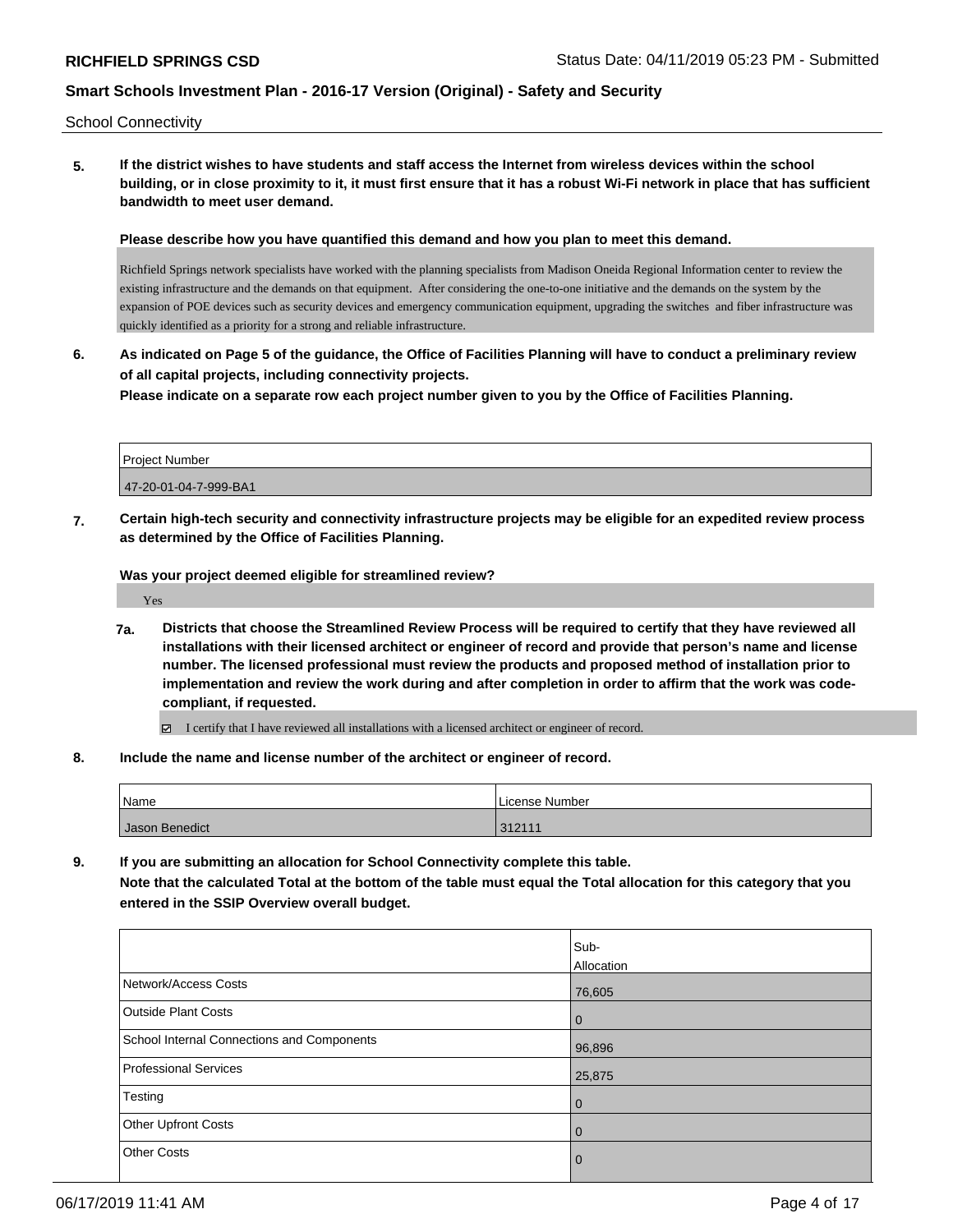School Connectivity

|         | Sub-       |
|---------|------------|
|         | Allocation |
| Totals: | 199,376    |

**10. Please detail the type, quantity, per unit cost and total cost of the eligible items under each sub-category. This is especially important for any expenditures listed under the "Other" category. All expenditures must be eligible for tax-exempt financing to be reimbursed through the SSBA. Sufficient detail must be provided so that we can verify this is the case. If you have any questions, please contact us directly through smartschools@nysed.gov. NOTE: Wireless Access Points should be included in this category, not under Classroom Educational Technology, except those that will be loaned/purchased for nonpublic schools.**

| Select the allowable expenditure<br>type.<br>Repeat to add another item under<br>each type. | Item to be purchased                                                                                | Quantity       | Cost per Item | <b>Total Cost</b> |
|---------------------------------------------------------------------------------------------|-----------------------------------------------------------------------------------------------------|----------------|---------------|-------------------|
| Network/Access Costs                                                                        | WS-C2960XFPD-L Erate 80%<br>discount                                                                | 16             | 1,200         | 19,200            |
| <b>Connections/Components</b>                                                               | SFP-10G-LRM Erate 80% discount                                                                      | 16             | 102           | 1,632             |
| <b>Connections/Components</b>                                                               | C2960X-stack Erate 80% discount                                                                     | 16             | 122           | 1,952             |
| <b>Network/Access Costs</b>                                                                 | AIR-AP1832I-A-K9 Low Density Indoor<br><b>WAP</b>                                                   | 105            | 355           | 37,275            |
| <b>Network/Access Costs</b>                                                                 | AIR-AP1852I-A-K9 High Density<br><b>Indoor WAP</b>                                                  | 6              | 509           | 3,054             |
| <b>Network/Access Costs</b>                                                                 | AIR-AP1562D-B-K9 Outdoor WIP<br>Directional Wireless Access Point                                   | $\overline{2}$ | 918           | 1,836             |
| <b>Network/Access Costs</b>                                                                 | AIR-AP1562I-B-K9 Outdoor AP<br><b>Internal Antenna</b>                                              | $\overline{4}$ | 867           | 3,468             |
| Network/Access Costs                                                                        | AIR-AP1562E-B-K9 Outdoor Mesh<br>Link AP t                                                          | $\overline{2}$ | 1,795         | 3,590             |
| <b>Connections/Components</b>                                                               | AIR-ACC1530-PMK1                                                                                    | $\overline{2}$ | 109           | 218               |
| <b>Connections/Components</b>                                                               | AIR-ANT5114P2M-N                                                                                    | $\overline{2}$ | 659           | 1,318             |
| <b>Network/Access Costs</b>                                                                 | WS-C4500X-16SFP                                                                                     | 1              | 8,182         | 8,182             |
| <b>Connections/Components</b>                                                               | C4KX-PWR-750AC r/2 Catalyst Front<br>to Back cooling redundant PWR supply                           | $\mathbf{1}$   | 1,023         | 1,023             |
| <b>Connections/Components</b>                                                               | C4KX-PWR-750AC R Front to back<br>cooling power supply                                              | $\mathbf{1}$   | 1,023         | 1,023             |
| <b>Professional Services</b>                                                                | Installation and Configuration                                                                      | $\mathbf{1}$   | 25,875        | 25,875            |
| <b>Connections/Components</b>                                                               | Upgrade and Replacement of 10 Fiber<br>cable runs averaging 675 ft per run.<br>NYSOGS contract rate | 10             | 6,750         | 67,500            |
| Connections/Components                                                                      | Installation of Cat 6A cables for<br>wireless access point locations.<br>NYSOGS contract rate       | 33             | 500           | 16,500            |
| <b>Connections/Components</b>                                                               | Corning CCH 4U Patch Panel                                                                          | 1              | 350           | 350               |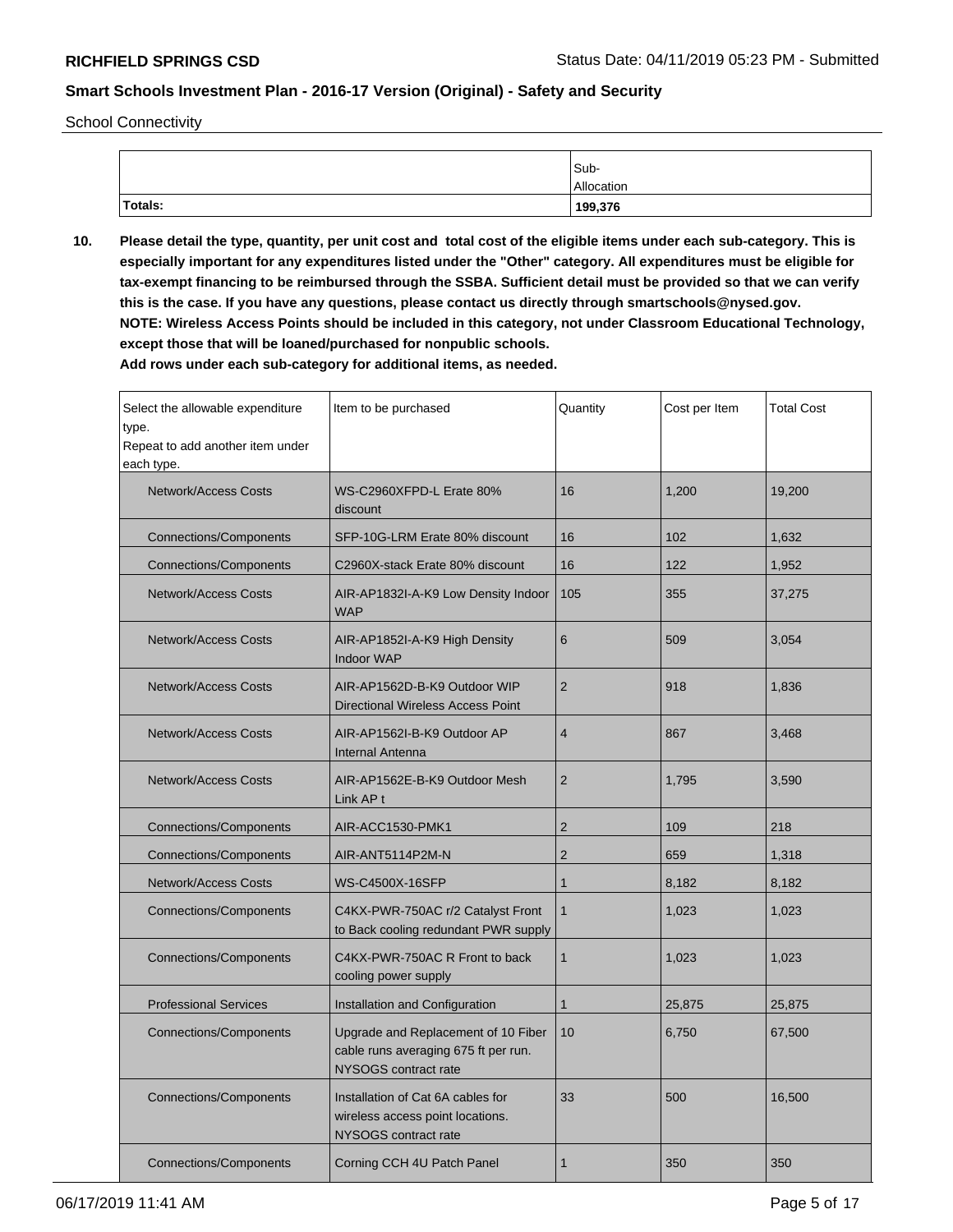School Connectivity

| Select the allowable expenditure<br>type.<br>Repeat to add another item under<br>each type. | Item to be purchased                      | Quantity | Cost per Item | <b>Total Cost</b> |
|---------------------------------------------------------------------------------------------|-------------------------------------------|----------|---------------|-------------------|
| <b>Connections/Components</b>                                                               | Corning CCH 1u Patch Panel                | 10       | 250           | 2,500             |
| <b>Connections/Components</b>                                                               | <b>Corning LC Unicam Fiber Connectors</b> | 240      | 12            | 2,880             |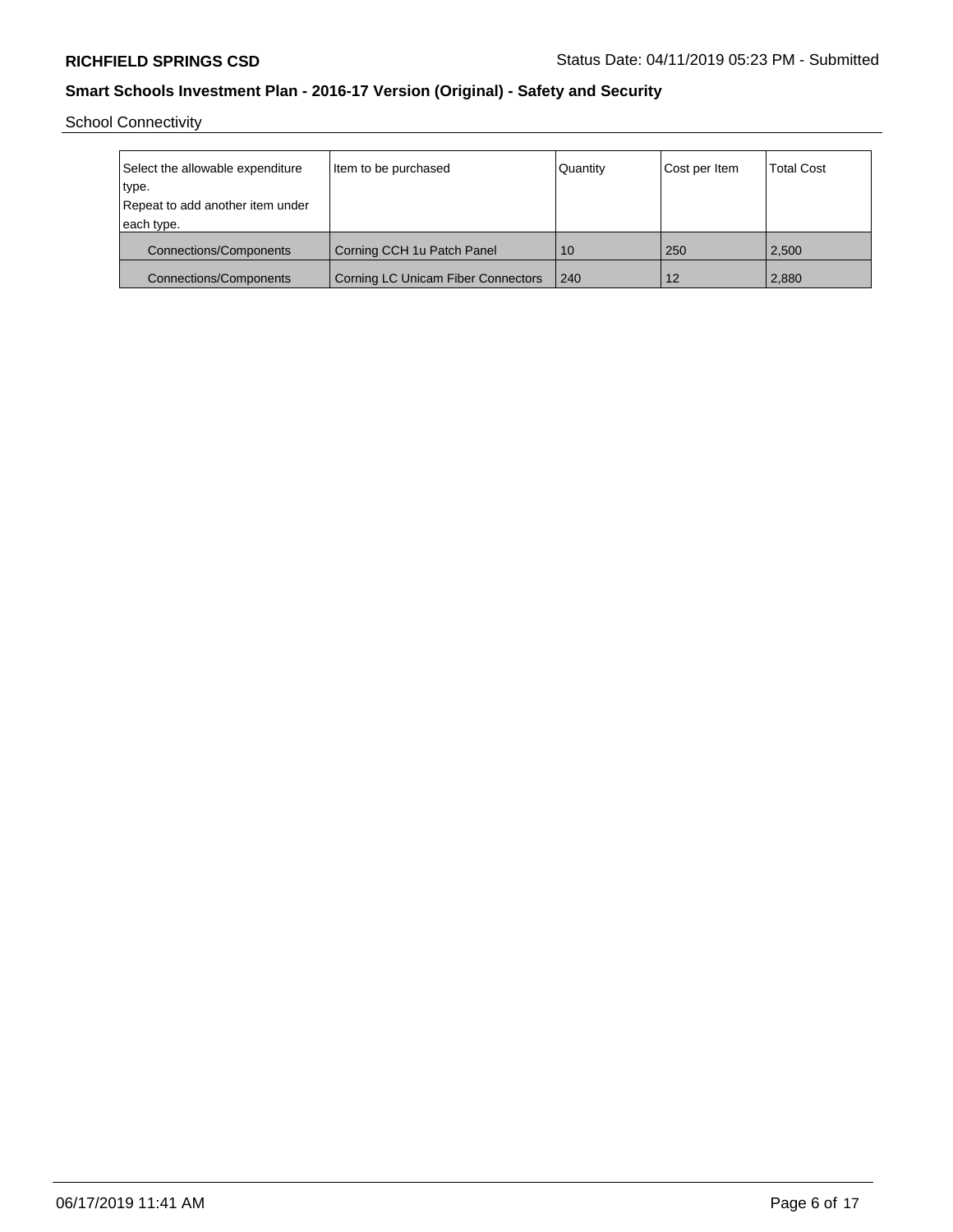Community Connectivity (Broadband and Wireless)

**1. Describe how you intend to use Smart Schools Bond Act funds for high-speed broadband and/or wireless connectivity projects in the community.**

(No Response)

**2. Please describe how the proposed project(s) will promote student achievement and increase student and/or staff access to the Internet in a manner that enhances student learning and/or instruction outside of the school day and/or school building.**

(No Response)

**3. Community connectivity projects must comply with all the necessary local building codes and regulations (building and related permits are not required prior to plan submission).**

 $\Box$  I certify that we will comply with all the necessary local building codes and regulations.

**4. Please describe the physical location of the proposed investment.**

(No Response)

**5. Please provide the initial list of partners participating in the Community Connectivity Broadband Project, along with their Federal Tax Identification (Employer Identification) number.**

| <b>Project Partners</b> | l Federal ID # |
|-------------------------|----------------|
| (No Response)           | (No Response)  |

**6. If you are submitting an allocation for Community Connectivity, complete this table.**

**Note that the calculated Total at the bottom of the table must equal the Total allocation for this category that you entered in the SSIP Overview overall budget.**

|                              | Sub-Allocation |
|------------------------------|----------------|
| Network/Access Costs         | (No Response)  |
| Outside Plant Costs          | (No Response)  |
| <b>Tower Costs</b>           | (No Response)  |
| Customer Premises Equipment  | (No Response)  |
| <b>Professional Services</b> | (No Response)  |
| Testing                      | (No Response)  |
| <b>Other Upfront Costs</b>   | (No Response)  |
| <b>Other Costs</b>           | (No Response)  |
| Totals:                      | 0              |

**7. Please detail the type, quantity, per unit cost and total cost of the eligible items under each sub-category. This is especially important for any expenditures listed under the "Other" category. All expenditures must be capital-bond eligible to be reimbursed through the SSBA. If you have any questions, please contact us directly through smartschools@nysed.gov.**

| Select the allowable expenditure | Item to be purchased | Quantity      | Cost per Item | <b>Total Cost</b> |
|----------------------------------|----------------------|---------------|---------------|-------------------|
| type.                            |                      |               |               |                   |
| Repeat to add another item under |                      |               |               |                   |
| each type.                       |                      |               |               |                   |
| (No Response)                    | (No Response)        | (No Response) | (No Response) | (No Response)     |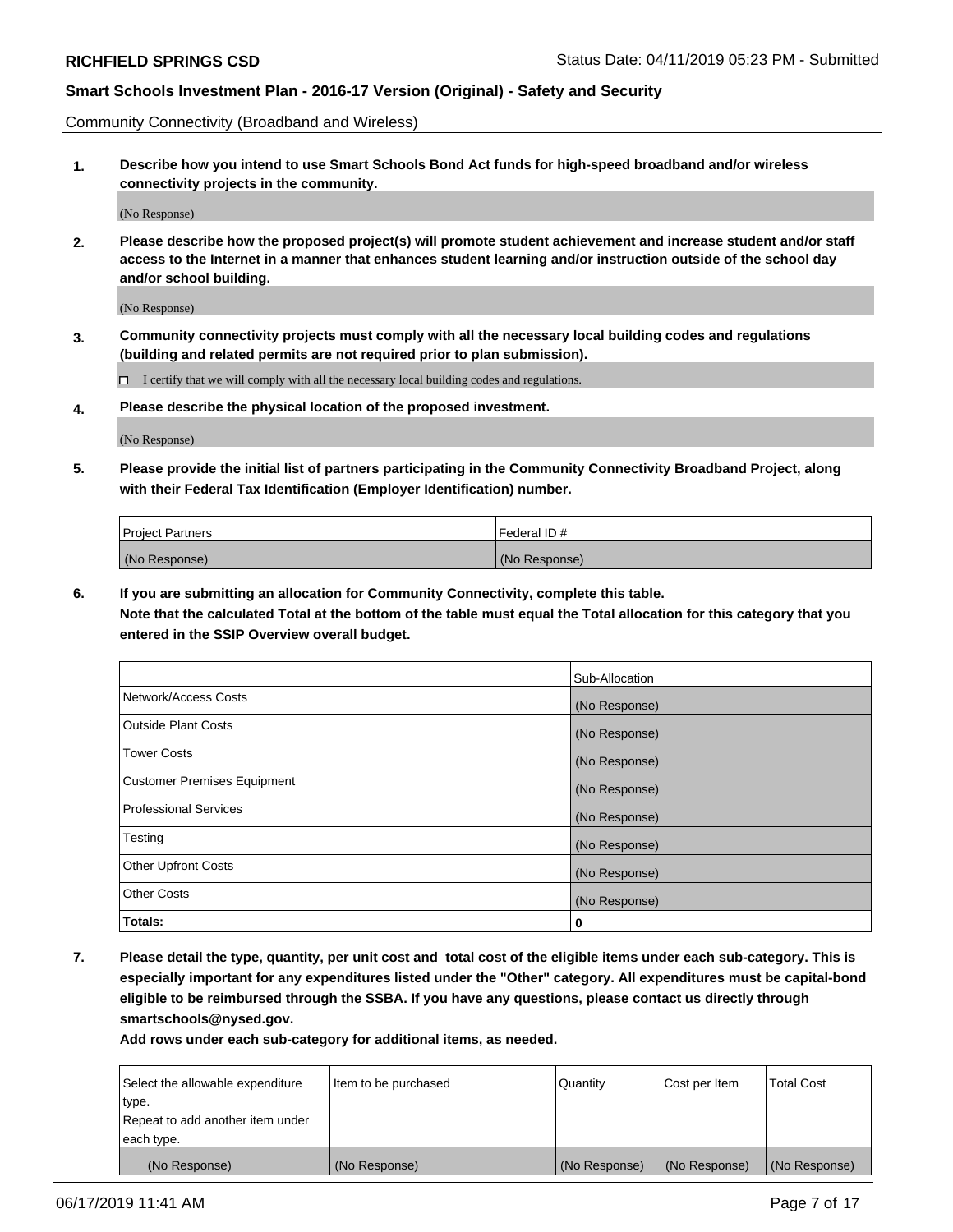#### Classroom Learning Technology

**1. In order for students and faculty to receive the maximum benefit from the technology made available under the Smart Schools Bond Act, their school buildings must possess sufficient connectivity infrastructure to ensure that devices can be used during the school day. Smart Schools Investment Plans must demonstrate that sufficient infrastructure that meets the Federal Communications Commission's 100 Mbps per 1,000 students standard currently exists in the buildings where new devices will be deployed, or is a planned use of a portion of Smart Schools Bond Act funds, or is under development through another funding source. Smart Schools Bond Act funds used for technology infrastructure or classroom technology investments must increase the number of school buildings that meet or exceed the minimum speed standard of 100 Mbps per 1,000**

**students and staff within 12 months. This standard may be met on either a contracted 24/7 firm service or a "burstable" capability. If the standard is met under the burstable criteria, it must be:**

**1. Specifically codified in a service contract with a provider, and**

**2. Guaranteed to be available to all students and devices as needed, particularly during periods of high demand, such as computer-based testing (CBT) periods.**

**Please describe how your district already meets or is planning to meet this standard within 12 months of plan submission.**

(No Response)

- **1a. If a district believes that it will be impossible to meet this standard within 12 months, it may apply for a waiver of this requirement, as described on the Smart Schools website. The waiver must be filed and approved by SED prior to submitting this survey.**
	- By checking this box, you are certifying that the school district has an approved waiver of this requirement on file with the New York State Education Department.

#### **2. Connectivity Speed Calculator (Required)**

|                         | l Number of<br>Students | Multiply by<br>100 Kbps | to Convert to<br>Required<br>Speed in Mb | Divide by 1000 Current Speed Expected<br>lin Mb | Speed to be<br>Attained Within Required<br>12 Months | <b>Expected Date</b><br>When<br>Speed Will be<br>Met |
|-------------------------|-------------------------|-------------------------|------------------------------------------|-------------------------------------------------|------------------------------------------------------|------------------------------------------------------|
| <b>Calculated Speed</b> | (No<br>Response)        | (No Response)           | (No<br>Response)                         | (No<br>Response)                                | (No<br>Response)                                     | (No<br>Response)                                     |

**3. If the district wishes to have students and staff access the Internet from wireless devices within the school building, or in close proximity to it, it must first ensure that it has a robust Wi-Fi network in place that has sufficient bandwidth to meet user demand.**

**Please describe how you have quantified this demand and how you plan to meet this demand.**

(No Response)

**4. All New York State public school districts are required to complete and submit an Instructional Technology Plan survey to the New York State Education Department in compliance with Section 753 of the Education Law and per Part 100.12 of the Commissioner's Regulations.**

**Districts that include educational technology purchases as part of their Smart Schools Investment Plan must have a submitted and approved Instructional Technology Plan survey on file with the New York State Education Department.**

- $\Box$  By checking this box, you are certifying that the school district has an approved Instructional Technology Plan survey on file with the New York State Education Department.
- **5. Describe the devices you intend to purchase and their compatibility with existing or planned platforms or systems. Specifically address the adequacy of each facility's electrical, HVAC and other infrastructure necessary to install and support the operation of the planned technology.**

(No Response)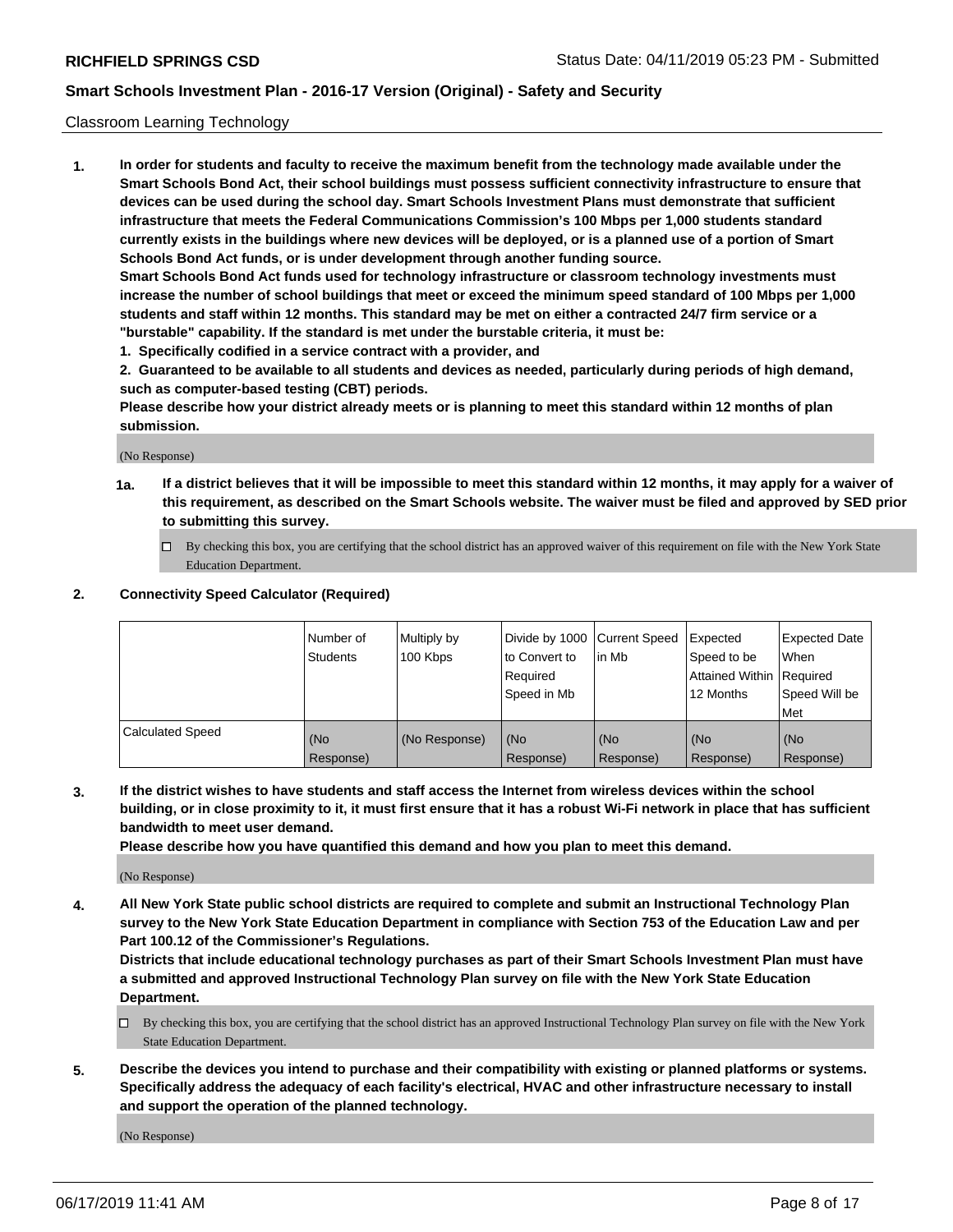#### Classroom Learning Technology

- **6. Describe how the proposed technology purchases will:**
	- **> enhance differentiated instruction;**
	- **> expand student learning inside and outside the classroom;**
	- **> benefit students with disabilities and English language learners; and**
	- **> contribute to the reduction of other learning gaps that have been identified within the district.**

**The expectation is that districts will place a priority on addressing the needs of students who struggle to succeed in a rigorous curriculum. Responses in this section should specifically address this concern and align with the district's Instructional Technology Plan (in particular Question 2 of E. Curriculum and Instruction: "Does the district's instructional technology plan address the needs of students with disabilities to ensure equitable access to instruction, materials and assessments?" and Question 3 of the same section: "Does the district's instructional technology plan address the provision of assistive technology specifically for students with disabilities to ensure access to and participation in the general curriculum?"**

(No Response)

**7. Where appropriate, describe how the proposed technology purchases will enhance ongoing communication with parents and other stakeholders and help the district facilitate technology-based regional partnerships, including distance learning and other efforts.**

(No Response)

**8. Describe the district's plan to provide professional development to ensure that administrators, teachers and staff can employ the technology purchased to enhance instruction successfully.**

**Note: This response should be aligned and expanded upon in accordance with your district's response to Question 1 of F. Professional Development of your Instructional Technology Plan: "Please provide a summary of professional development offered to teachers and staff, for the time period covered by this plan, to support technology to enhance teaching and learning. Please include topics, audience and method of delivery within your summary."**

(No Response)

- **9. Districts must contact the SUNY/CUNY teacher preparation program that supplies the largest number of the district's new teachers to request advice on innovative uses and best practices at the intersection of pedagogy and educational technology.**
	- By checking this box, you certify that you have contacted the SUNY/CUNY teacher preparation program that supplies the largest number of your new teachers to request advice on these issues.
	- **9a. Please enter the name of the SUNY or CUNY Institution that you contacted.**

(No Response)

**9b. Enter the primary Institution phone number.**

(No Response)

**9c. Enter the name of the contact person with whom you consulted and/or will be collaborating with on innovative uses of technology and best practices.**

(No Response)

**10. A district whose Smart Schools Investment Plan proposes the purchase of technology devices and other hardware must account for nonpublic schools in the district.**

**Are there nonpublic schools within your school district?**

Yes

 $\square$  No

**11. Nonpublic Classroom Technology Loan Calculator**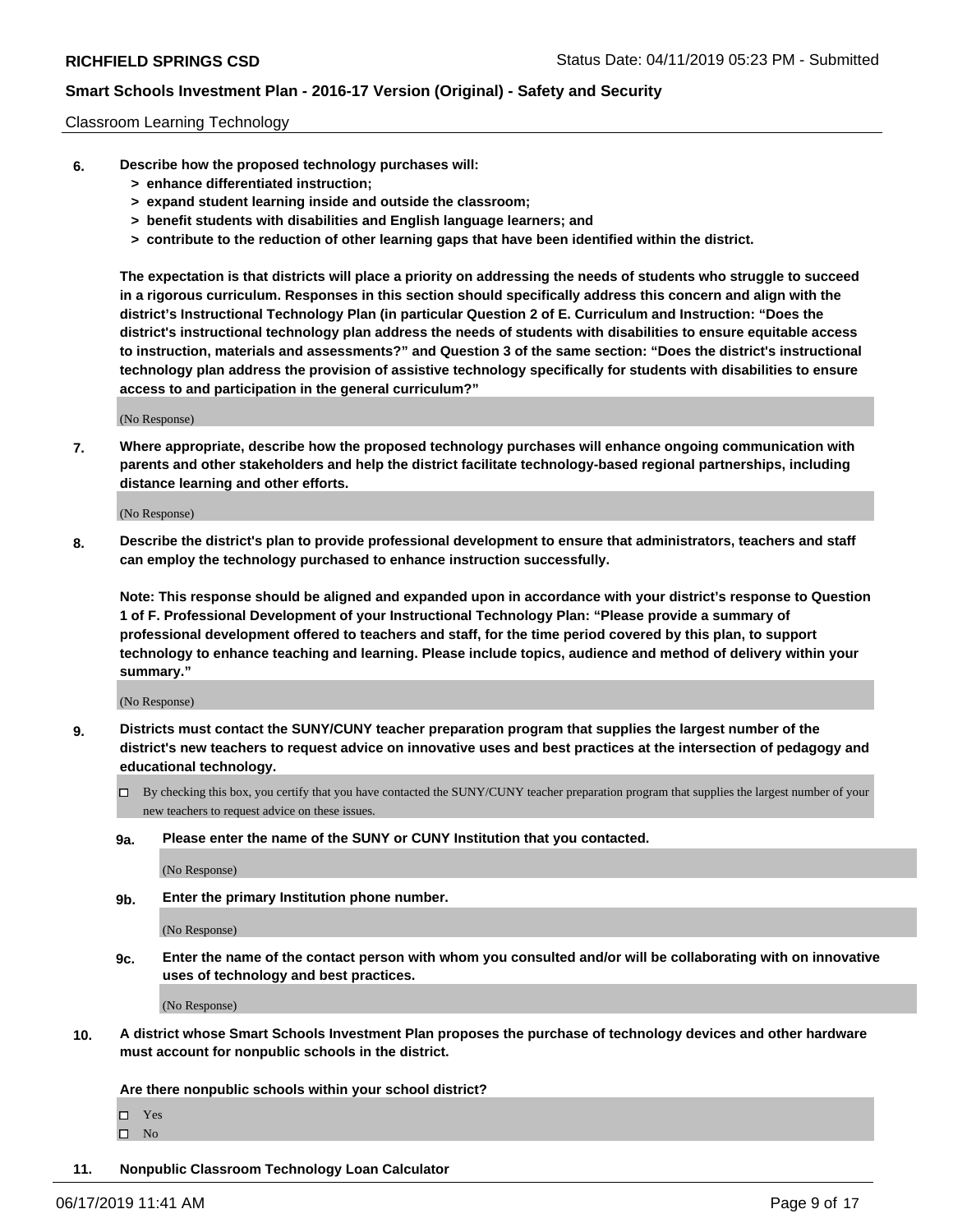#### Classroom Learning Technology

**The Smart Schools Bond Act provides that any Classroom Learning Technology purchases made using Smart Schools funds shall be lent, upon request, to nonpublic schools in the district. However, no school district shall be required to loan technology in amounts greater than the total obtained and spent on technology pursuant to the Smart Schools Bond Act and the value of such loan may not exceed the total of \$250 multiplied by the nonpublic school enrollment in the base year at the time of enactment. See:**

**http://www.p12.nysed.gov/mgtserv/smart\_schools/docs/Smart\_Schools\_Bond\_Act\_Guidance\_04.27.15\_Final.pdf.**

|                                       | 1. Classroom<br>Technology<br>Sub-allocation | 2. Public<br>l Enrollment<br>(2014-15) | l 3. Nonpublic<br>l Enrollment<br>$(2014 - 15)$ | l 4. Sum of<br>l Public and<br>l Nonpublic<br>Enrollment                                      | 15. Total Per<br>Pupil Sub-<br>l allocation | l 6. Total<br>Nonpublic Loan<br>Amount |
|---------------------------------------|----------------------------------------------|----------------------------------------|-------------------------------------------------|-----------------------------------------------------------------------------------------------|---------------------------------------------|----------------------------------------|
| Calculated Nonpublic Loan<br>l Amount |                                              |                                        |                                                 | (No Response)   (No Response)   (No Response)   (No Response)   (No Response)   (No Response) |                                             |                                        |

**12. To ensure the sustainability of technology purchases made with Smart Schools funds, districts must demonstrate a long-term plan to maintain and replace technology purchases supported by Smart Schools Bond Act funds. This sustainability plan shall demonstrate a district's capacity to support recurring costs of use that are ineligible for Smart Schools Bond Act funding such as device maintenance, technical support, Internet and wireless fees, maintenance of hotspots, staff professional development, building maintenance and the replacement of incidental items. Further, such a sustainability plan shall include a long-term plan for the replacement of purchased devices and equipment at the end of their useful life with other funding sources.**

 $\Box$  By checking this box, you certify that the district has a sustainability plan as described above.

**13. Districts must ensure that devices purchased with Smart Schools Bond funds will be distributed, prepared for use, maintained and supported appropriately. Districts must maintain detailed device inventories in accordance with generally accepted accounting principles.**

By checking this box, you certify that the district has a distribution and inventory management plan and system in place.

**14. If you are submitting an allocation for Classroom Learning Technology complete this table. Note that the calculated Total at the bottom of the table must equal the Total allocation for this category that you entered in the SSIP Overview overall budget.**

|                         | Sub-Allocation |
|-------------------------|----------------|
| Interactive Whiteboards | (No Response)  |
| Computer Servers        | (No Response)  |
| Desktop Computers       | (No Response)  |
| <b>Laptop Computers</b> | (No Response)  |
| <b>Tablet Computers</b> | (No Response)  |
| <b>Other Costs</b>      | (No Response)  |
| Totals:                 | 0              |

**15. Please detail the type, quantity, per unit cost and total cost of the eligible items under each sub-category. This is especially important for any expenditures listed under the "Other" category. All expenditures must be capital-bond eligible to be reimbursed through the SSBA. If you have any questions, please contact us directly through smartschools@nysed.gov.**

**Please specify in the "Item to be Purchased" field which specific expenditures and items are planned to meet the district's nonpublic loan requirement, if applicable.**

**NOTE: Wireless Access Points that will be loaned/purchased for nonpublic schools should ONLY be included in this category, not under School Connectivity, where public school districts would list them.**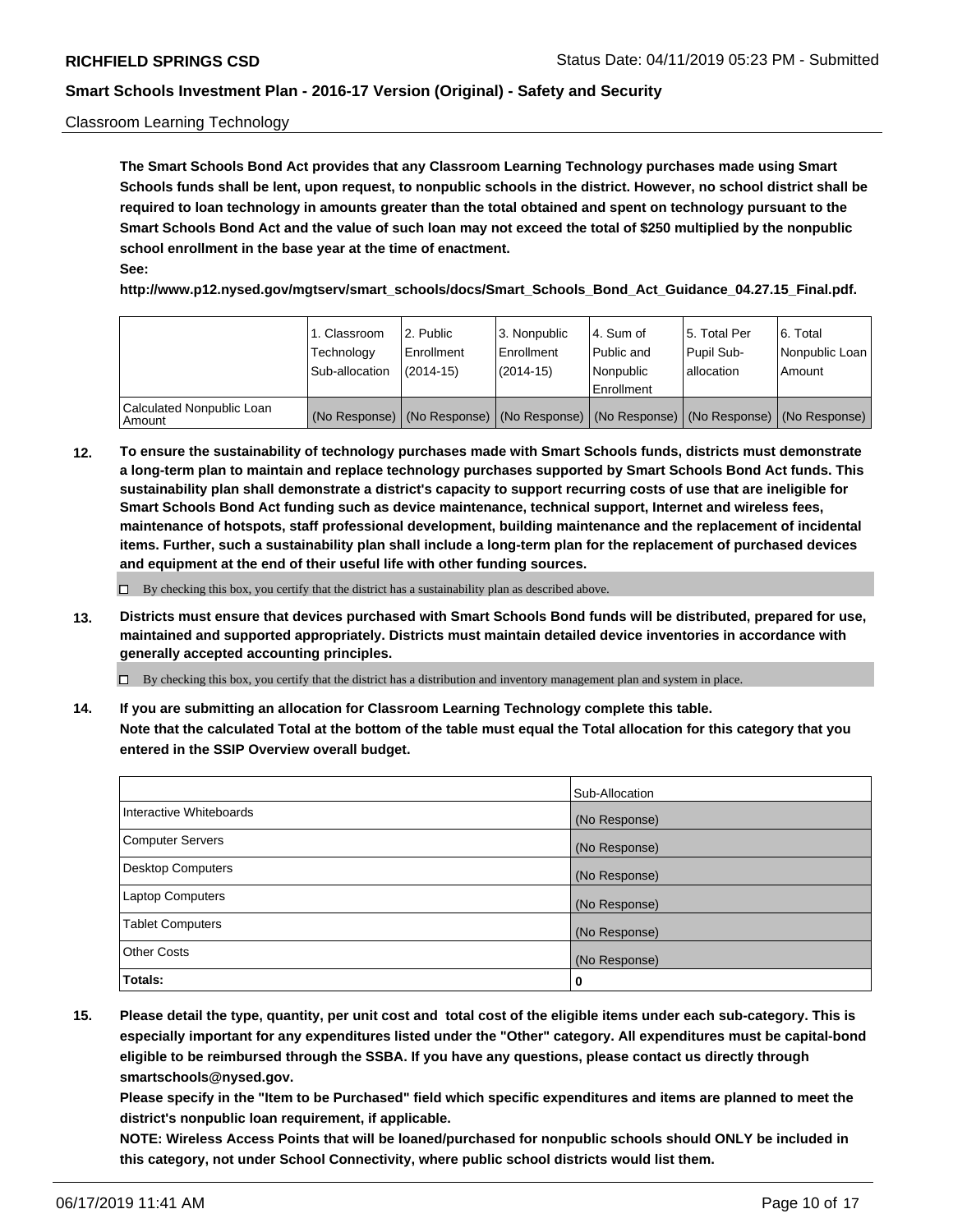Classroom Learning Technology

| Select the allowable expenditure | Iltem to be Purchased | Quantity      | Cost per Item | <b>Total Cost</b> |
|----------------------------------|-----------------------|---------------|---------------|-------------------|
| type.                            |                       |               |               |                   |
| Repeat to add another item under |                       |               |               |                   |
| each type.                       |                       |               |               |                   |
| (No Response)                    | (No Response)         | (No Response) | (No Response) | (No Response)     |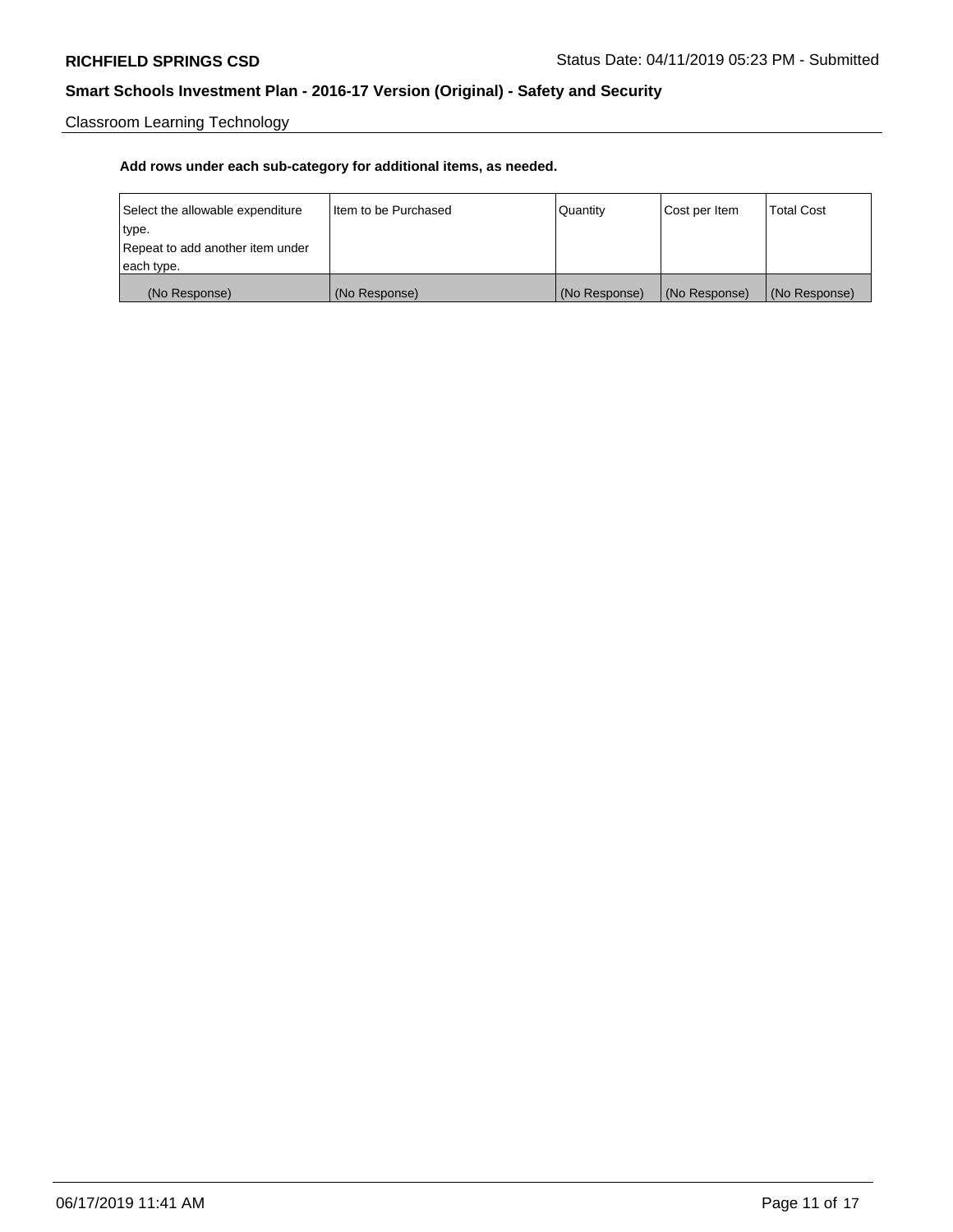#### Pre-Kindergarten Classrooms

**1. Provide information regarding how and where the district is currently serving pre-kindergarten students and justify the need for additional space with enrollment projections over 3 years.**

(No Response)

- **2. Describe the district's plan to construct, enhance or modernize education facilities to accommodate prekindergarten programs. Such plans must include:**
	- **Specific descriptions of what the district intends to do to each space;**
	- **An affirmation that pre-kindergarten classrooms will contain a minimum of 900 square feet per classroom;**
	- **The number of classrooms involved;**
	- **The approximate construction costs per classroom; and**
	- **Confirmation that the space is district-owned or has a long-term lease that exceeds the probable useful life of the improvements.**

(No Response)

**3. Smart Schools Bond Act funds may only be used for capital construction costs. Describe the type and amount of additional funds that will be required to support ineligible ongoing costs (e.g. instruction, supplies) associated with any additional pre-kindergarten classrooms that the district plans to add.**

(No Response)

**4. All plans and specifications for the erection, repair, enlargement or remodeling of school buildings in any public school district in the State must be reviewed and approved by the Commissioner. Districts that plan capital projects using their Smart Schools Bond Act funds will undergo a Preliminary Review Process by the Office of Facilities Planning.**

**Please indicate on a separate row each project number given to you by the Office of Facilities Planning.**

| Project Number |  |
|----------------|--|
| (No Response)  |  |
|                |  |

**5. If you have made an allocation for Pre-Kindergarten Classrooms, complete this table.**

**Note that the calculated Total at the bottom of the table must equal the Total allocation for this category that you entered in the SSIP Overview overall budget.**

|                                          | Sub-Allocation |
|------------------------------------------|----------------|
| Construct Pre-K Classrooms               | (No Response)  |
| Enhance/Modernize Educational Facilities | (No Response)  |
| <b>Other Costs</b>                       | (No Response)  |
| Totals:                                  | 0              |

**6. Please detail the type, quantity, per unit cost and total cost of the eligible items under each sub-category. This is especially important for any expenditures listed under the "Other" category. All expenditures must be capital-bond eligible to be reimbursed through the SSBA. If you have any questions, please contact us directly through smartschools@nysed.gov.**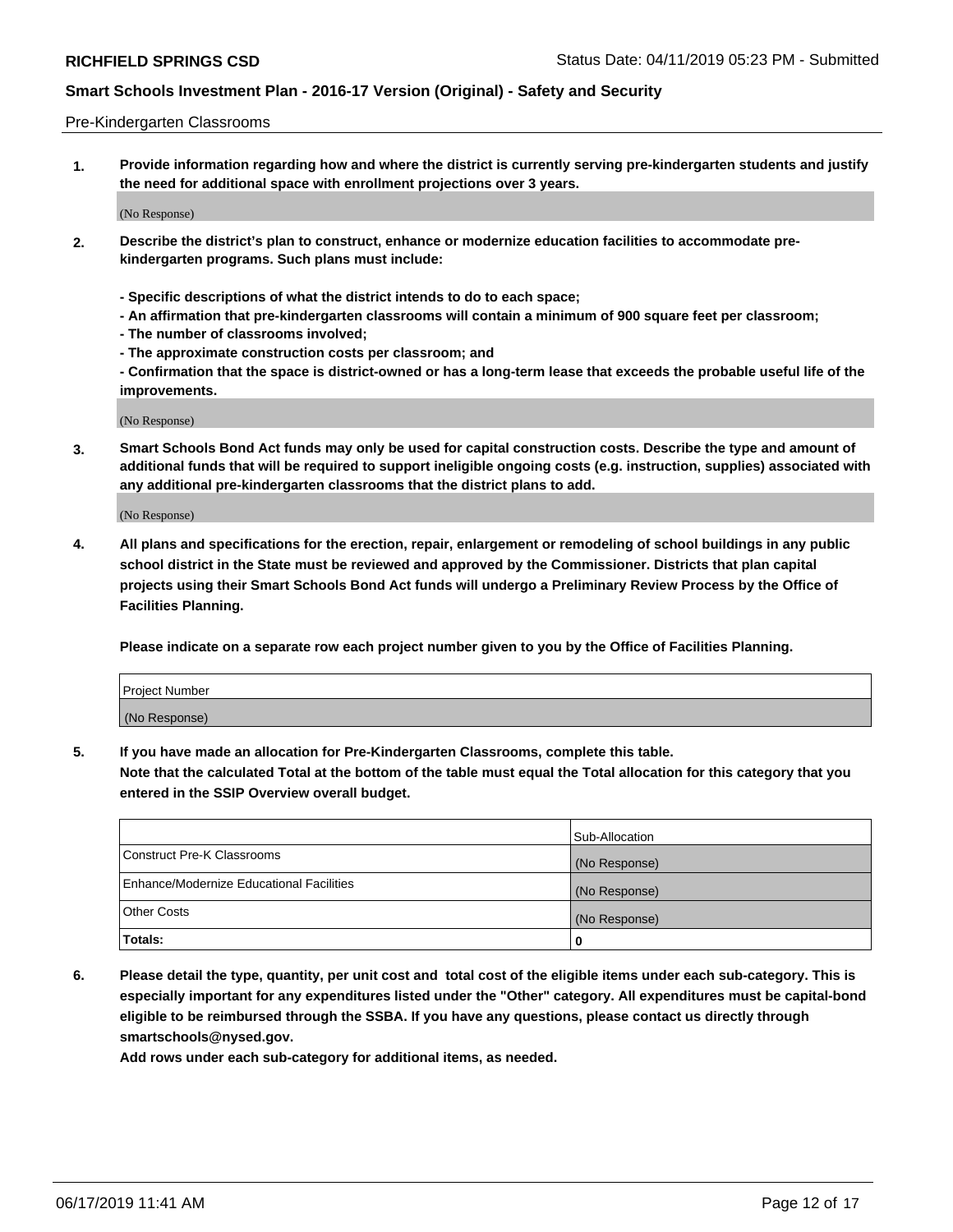Pre-Kindergarten Classrooms

| Select the allowable expenditure | Item to be purchased | Quantity      | Cost per Item | <b>Total Cost</b> |
|----------------------------------|----------------------|---------------|---------------|-------------------|
| type.                            |                      |               |               |                   |
| Repeat to add another item under |                      |               |               |                   |
| each type.                       |                      |               |               |                   |
| (No Response)                    | (No Response)        | (No Response) | (No Response) | (No Response)     |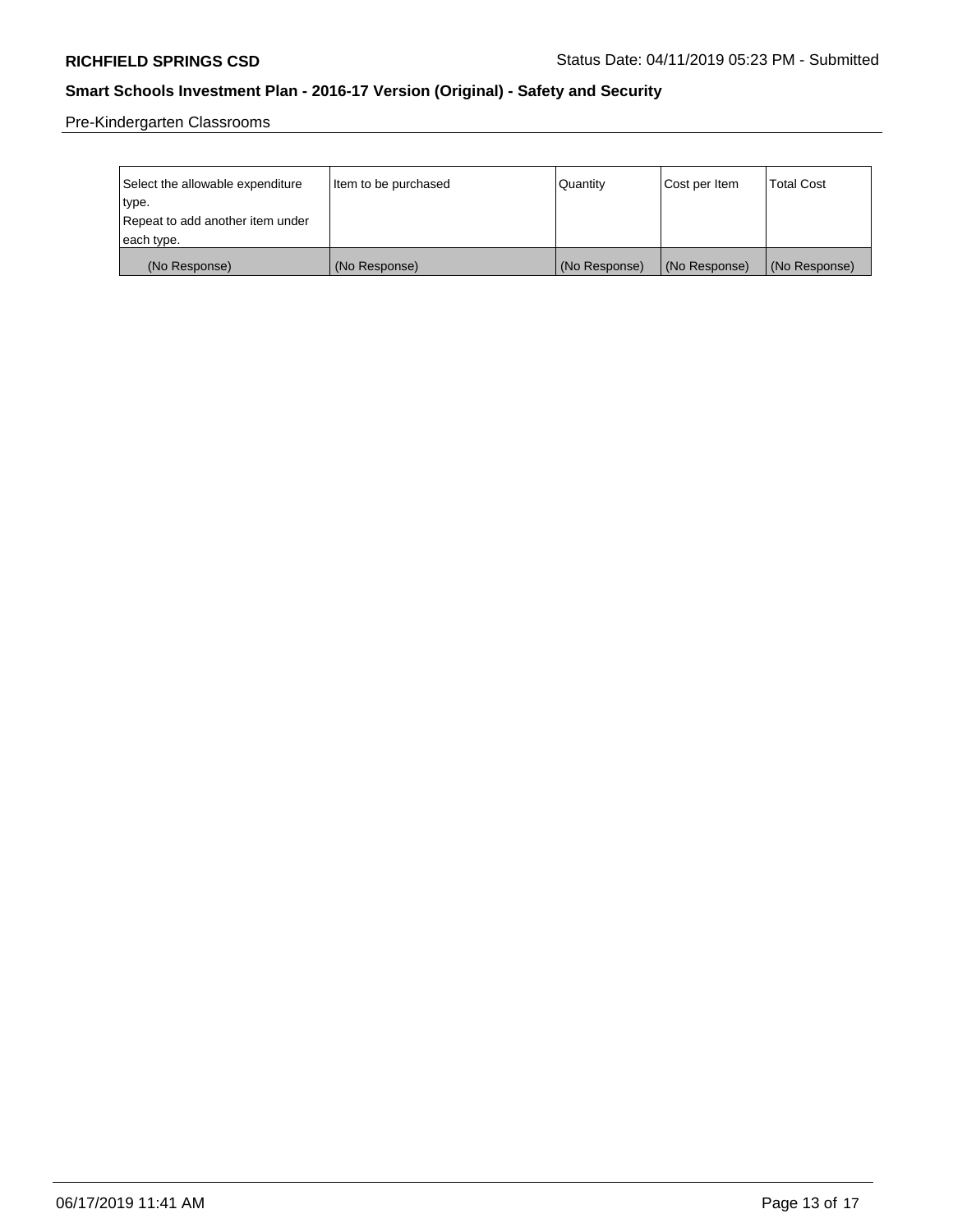Replace Transportable Classrooms

**1. Describe the district's plan to construct, enhance or modernize education facilities to provide high-quality instructional space by replacing transportable classrooms.**

(No Response)

**2. All plans and specifications for the erection, repair, enlargement or remodeling of school buildings in any public school district in the State must be reviewed and approved by the Commissioner. Districts that plan capital projects using their Smart Schools Bond Act funds will undergo a Preliminary Review Process by the Office of Facilities Planning.**

**Please indicate on a separate row each project number given to you by the Office of Facilities Planning.**

| Project Number |  |
|----------------|--|
|                |  |
|                |  |
|                |  |
|                |  |
| (No Response)  |  |
|                |  |
|                |  |
|                |  |

**3. For large projects that seek to blend Smart Schools Bond Act dollars with other funds, please note that Smart Schools Bond Act funds can be allocated on a pro rata basis depending on the number of new classrooms built that directly replace transportable classroom units.**

**If a district seeks to blend Smart Schools Bond Act dollars with other funds describe below what other funds are being used and what portion of the money will be Smart Schools Bond Act funds.**

(No Response)

**4. If you have made an allocation for Replace Transportable Classrooms, complete this table. Note that the calculated Total at the bottom of the table must equal the Total allocation for this category that you entered in the SSIP Overview overall budget.**

|                                                | Sub-Allocation |
|------------------------------------------------|----------------|
| Construct New Instructional Space              | (No Response)  |
| Enhance/Modernize Existing Instructional Space | (No Response)  |
| <b>Other Costs</b>                             | (No Response)  |
| Totals:                                        | 0              |

**5. Please detail the type, quantity, per unit cost and total cost of the eligible items under each sub-category. This is especially important for any expenditures listed under the "Other" category. All expenditures must be capital-bond eligible to be reimbursed through the SSBA. If you have any questions, please contact us directly through smartschools@nysed.gov.**

| Select the allowable expenditure | Item to be purchased | l Quantitv    | Cost per Item | <b>Total Cost</b> |
|----------------------------------|----------------------|---------------|---------------|-------------------|
| type.                            |                      |               |               |                   |
| Repeat to add another item under |                      |               |               |                   |
| each type.                       |                      |               |               |                   |
| (No Response)                    | (No Response)        | (No Response) | (No Response) | (No Response)     |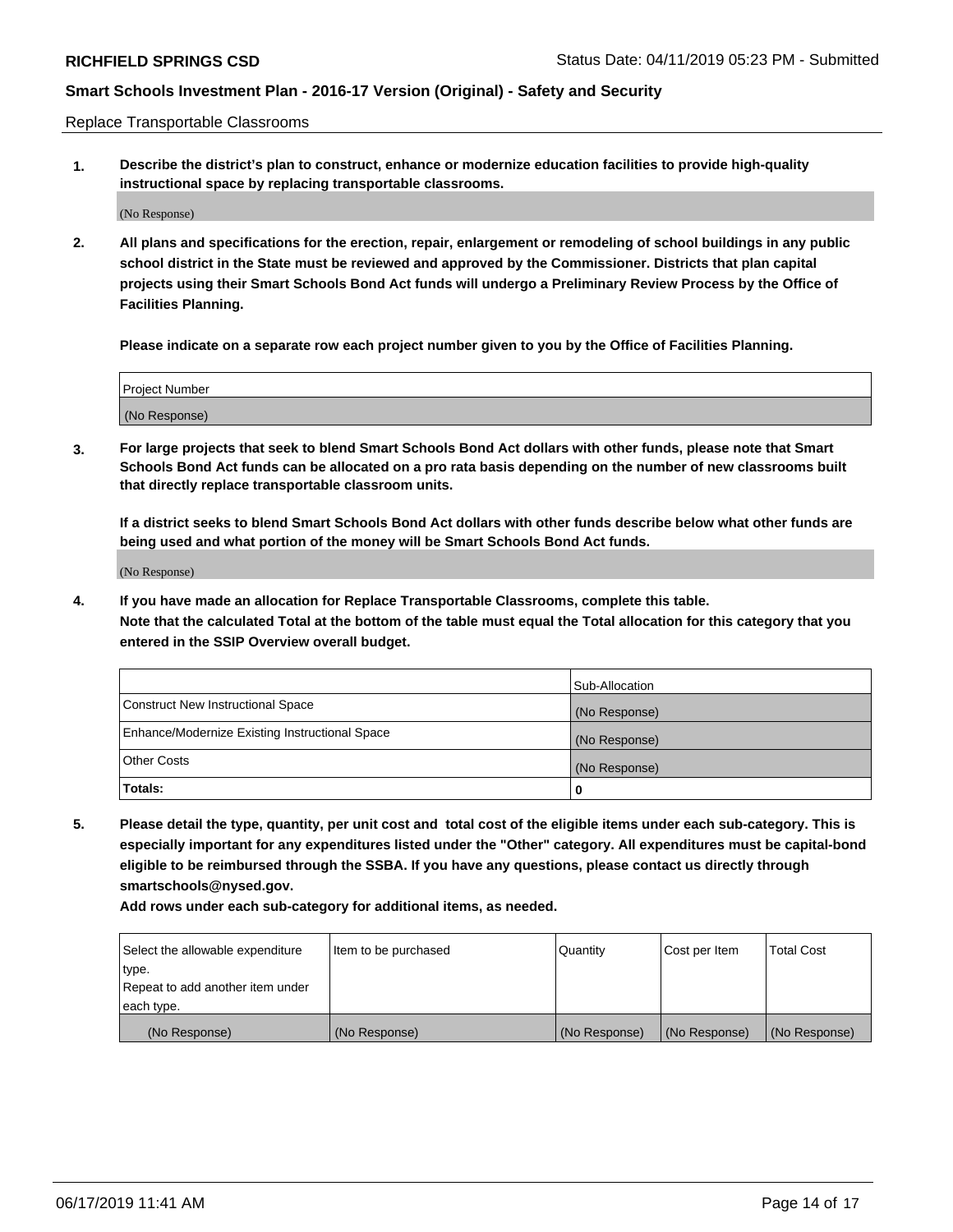#### High-Tech Security Features

#### **1. Describe how you intend to use Smart Schools Bond Act funds to install high-tech security features in school buildings and on school campuses.**

Richfield Springs believes that every school student will be more successful in a safe and secure learning environment. There are three components to the security plan. Communication, observation, and notification. The district has a video observation system that covers the district well. The district is concerned about communication if there was an emergency. The district is proposing the replacement of the district classroom telephone system with a new system. One of the problems with the current system is that several locations in the district are not covered by the analog phone system. In the event of an emergency, those areas could not be contacted nor would the main office be able to communicate with thos e spaces. In addition, several of the areas covered by traditional analog phones have wiring that is unreliable. The new system, based on the district computer network, will have more reliable coverage as well as the abiity to be tested and managed by the district computer technicians. A second concern is that the existing system has no method of reaching out to groups of classrooms simultaneously. In the event of an intruder or a hazardous situation, the district administration would need to contact every classroom individually. The new system will have the capacity to send group or all system pre-recorded messages in the event of an emergency. The administration would be able to contact EVERY classroom. In addition, the administration would be able to send digital display messages to individual phones, groups of phones, or the entire system. A teacher might see the digital display show a message that "an intruder is in the building. Shelter in place." The system would be reliable and relatively discreet.

**2. All plans and specifications for the erection, repair, enlargement or remodeling of school buildings in any public school district in the State must be reviewed and approved by the Commissioner. Districts that plan capital projects using their Smart Schools Bond Act funds will undergo a Preliminary Review Process by the Office of Facilities Planning.** 

**Please indicate on a separate row each project number given to you by the Office of Facilities Planning.**

# Project Number 47-20-01-04-7-999-BA1

- **3. Was your project deemed eligible for streamlined Review?**
	- Yes

 $\square$  No

**3a. Districts with streamlined projects must certify that they have reviewed all installations with their licensed architect or engineer of record, and provide that person's name and license number. The licensed professional must review the products and proposed method of installation prior to implementation and review the work during and after completion in order to affirm that the work was code-compliant, if requested.**

By checking this box, you certify that the district has reviewed all installations with a licensed architect or engineer of record.

**4. Include the name and license number of the architect or engineer of record.**

| Name           | License Number |
|----------------|----------------|
| Jason Benedict | 312111         |

**5. If you have made an allocation for High-Tech Security Features, complete this table.**

**Note that the calculated Total at the bottom of the table must equal the Total allocation for this category that you entered in the SSIP Overview overall budget.**

|                                                      | Sub-Allocation |
|------------------------------------------------------|----------------|
| Capital-Intensive Security Project (Standard Review) |                |
| Electronic Security System                           | 86.676         |
| <b>Entry Control System</b>                          |                |
| Approved Door Hardening Project                      |                |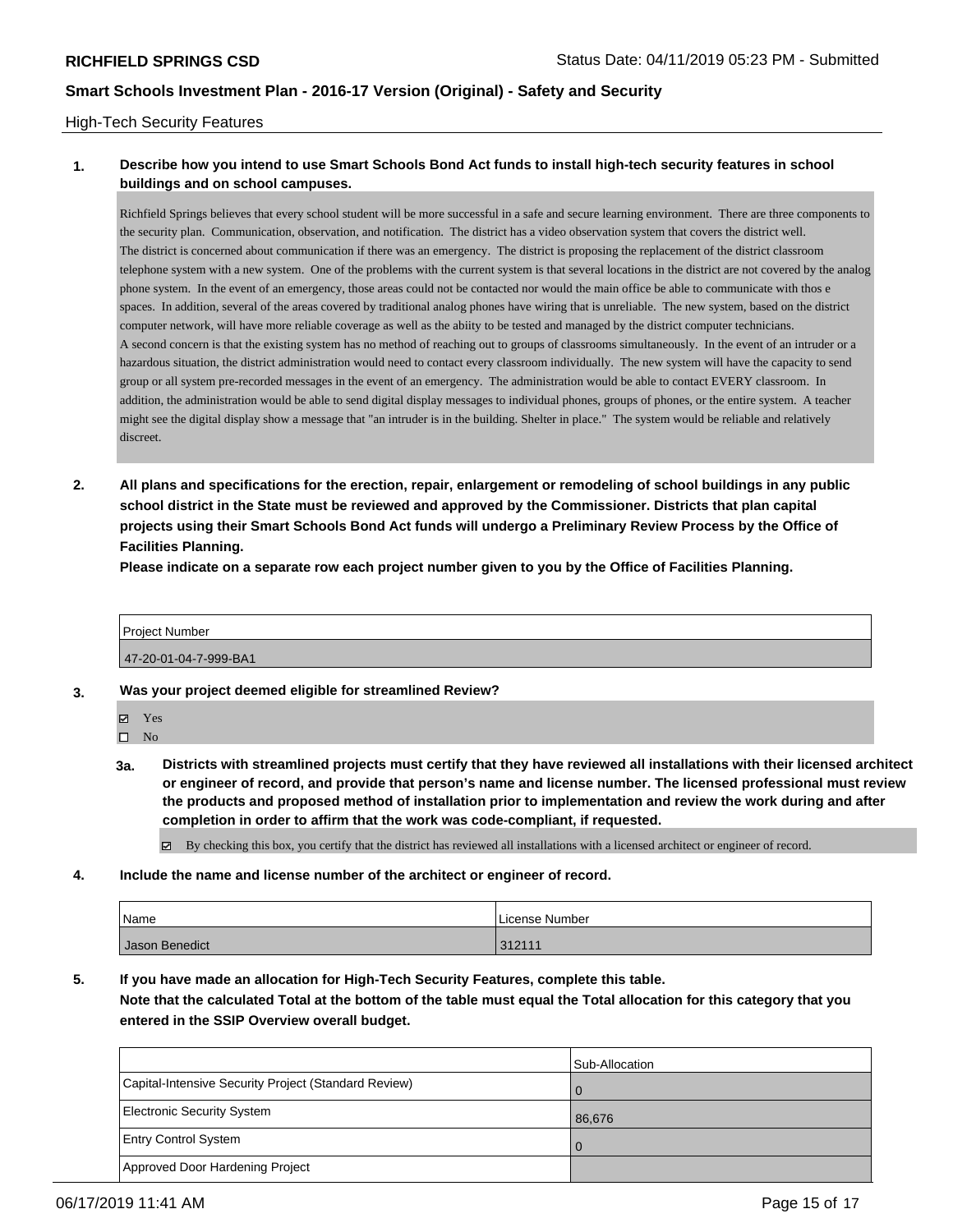High-Tech Security Features

|                    | Sub-Allocation |
|--------------------|----------------|
|                    |                |
| <b>Other Costs</b> |                |
| Totals:            | 86,676         |

**6. Please detail the type, quantity, per unit cost and total cost of the eligible items under each sub-category. This is especially important for any expenditures listed under the "Other" category. All expenditures must be capital-bond eligible to be reimbursed through the SSBA. If you have any questions, please contact us directly through smartschools@nysed.gov.**

| Select the allowable expenditure<br>type.<br>Repeat to add another item under<br>each type. | Item to be purchased                                             | Quantity | Cost per Item | <b>Total Cost</b> |
|---------------------------------------------------------------------------------------------|------------------------------------------------------------------|----------|---------------|-------------------|
| <b>Electronic Security System</b>                                                           | BE6M-MR-K9 Cisco Business Edition<br>6000M server                | 1.00     | 4,387         | 4,387             |
| <b>Electronic Security System</b>                                                           | NIM-4E/M 4 port Network Interface<br>module                      | 1.00     | 560           | 560               |
| <b>Electronic Security System</b>                                                           | NIM 2FXS/4FXO NIM Adptr SM-X<br>adapter for one NIM Module       | 1.00     | 654           | 654               |
| <b>Electronic Security System</b>                                                           | CP-8845-K9 Cisco IP Phone 8845                                   | 2.00     | 268           | 536               |
| <b>Electronic Security System</b>                                                           | CP-8851-K9 Cisco IP Phone 8851                                   | 122.00   | 287           | 35,014            |
| <b>Electronic Security System</b>                                                           | CP-BEKEM Cisco IP Phone Expansion<br>module                      | 6.00     | 229           | 1,374             |
| <b>Electronic Security System</b>                                                           | ISR4351 V/k9 Cisco ISR 4351<br><b>Operating license</b>          | 1.00     | 5,720         | 5,720             |
| <b>Electronic Security System</b>                                                           | FL-CME-SRST-25 Communication<br>Manager Express 100 seat license | 2.00     | 303           | 606               |
| <b>Electronic Security System</b>                                                           | BE6K - UWL-STD Business ED 6000<br>Workspace                     | 100.00   | 152           | 15,200            |
| <b>Electronic Security System</b>                                                           | BE6K-UCL-ESS Business ED6000<br><b>Essential UCONN</b>           | 6.00     | 19            | 114               |
| <b>Electronic Security System</b>                                                           | PVDM4-32 32 Channel DSP MOD                                      | 1.00     | 794           | 794               |
| <b>Electronic Security System</b>                                                           | NIM-1CE1T1-PRI 1pt Multiflex Trunk                               | 1.00     | 1,120         | 1,120             |
| <b>Electronic Security System</b>                                                           | SP-Informacast 1-250 Users                                       | 1.00     | 2,315         | 2,315             |
| <b>Electronic Security System</b>                                                           | CP 8865-K9 IP Telephone                                          | 2.00     | 371           | 742               |
| <b>Electronic Security System</b>                                                           | Installation and Configuration                                   | 1.00     | 16,000        | 16,000            |
| <b>Electronic Security System</b>                                                           | BE6K START UWL35 BE6K Starter<br><b>Bundle</b>                   | 1.00     | 467           | 467               |
| <b>Electronic Security System</b>                                                           | FL-CME-SRST 100                                                  | 1.00     | 1,073         | 1,073             |